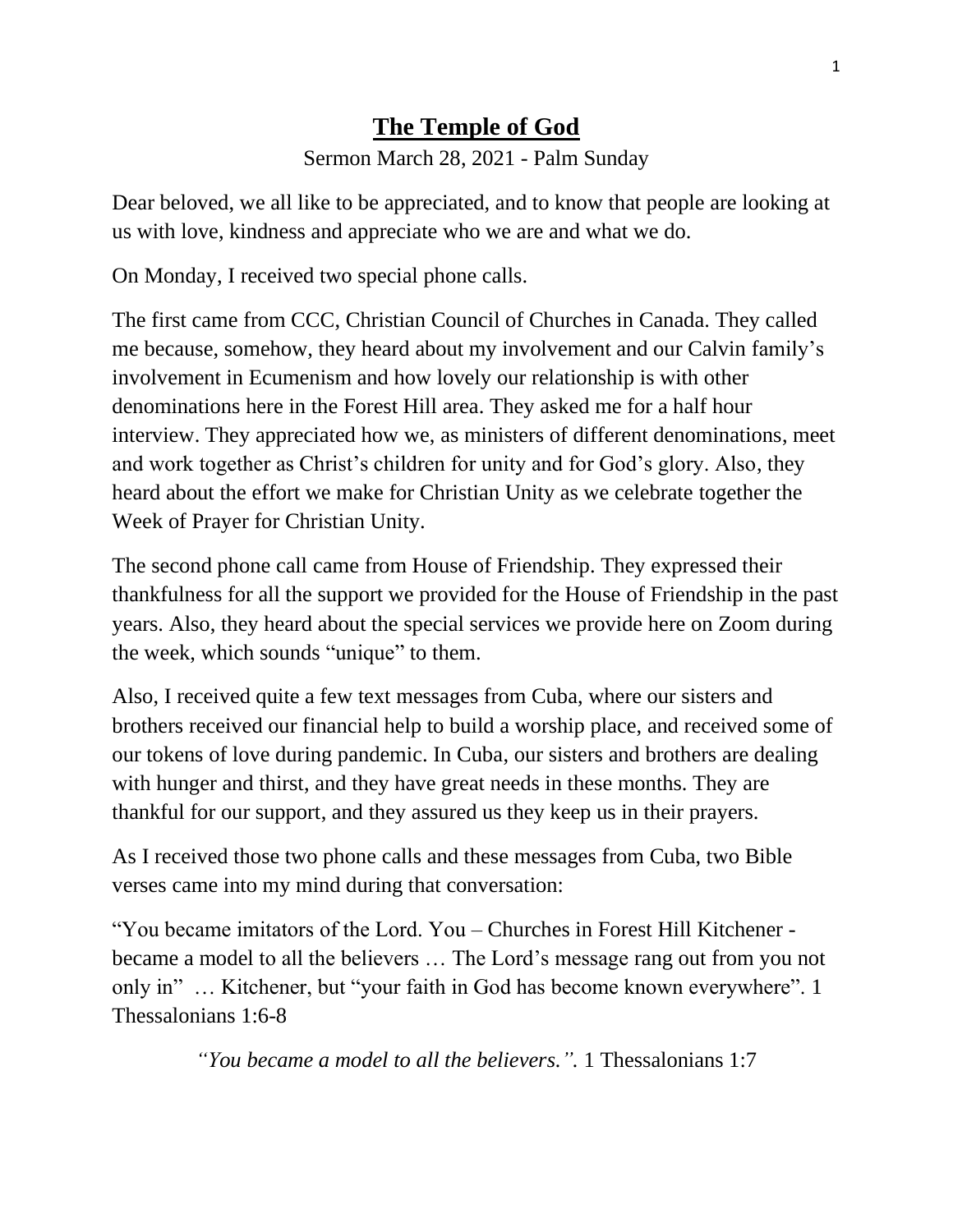Now, I am passing along all these kind words to you, the Calvin family, for all the good work we do together for the glory of God.

Thank you for your faithfulness, for your love and for serving our church and God's people with so much love. People, who see your love, appreciate you.

Now, let us see, what God says about us: The Bible says that YOU ARE A TEMPLE OF GOD!

Did you know that you are the temple of God? What do you want to do here and now?

Put together these two pictures: the temple of Jerusalem and your body, your life, your whole being.

Jesus totally respected God's house. He taught there when he was 12 years old. He worshipped there with His disciples. He loved the temple of God.

As we know, during festivities, many arrived in Jerusalem from Israel, and immigrants, who lived in different neighbour countries, came to worship the Lord, the God Almighty. As they stayed in Jerusalem, they bought food for themselves and gifts for others. For this, the market around the church extended as much as it could. Everybody wanted to place their market table in a central place, which was closer to the church. Some people did not dare to set up their tables in the church. The priests tolerated this because sellers paid taxes to the church.

Try to imagine that, during the service, when the priest were preaching or the congregation was singing, the voices of sellers and buyers mixed with the sermon or singing.

"**Great is thy faithfulness**…. How much is that chicken? …. Can I get it for less?… **Morning by morning** … How much is that ring …. Is that pure gold? …. **Thou changes not, Thy compassion** … I was bidding on that first, step away … don't push me ….

This is why the Lord Jesus made the effort on Palm Sunday to clean the church of God, turning their tables upside down, chasing the buyers and sellers out from the church.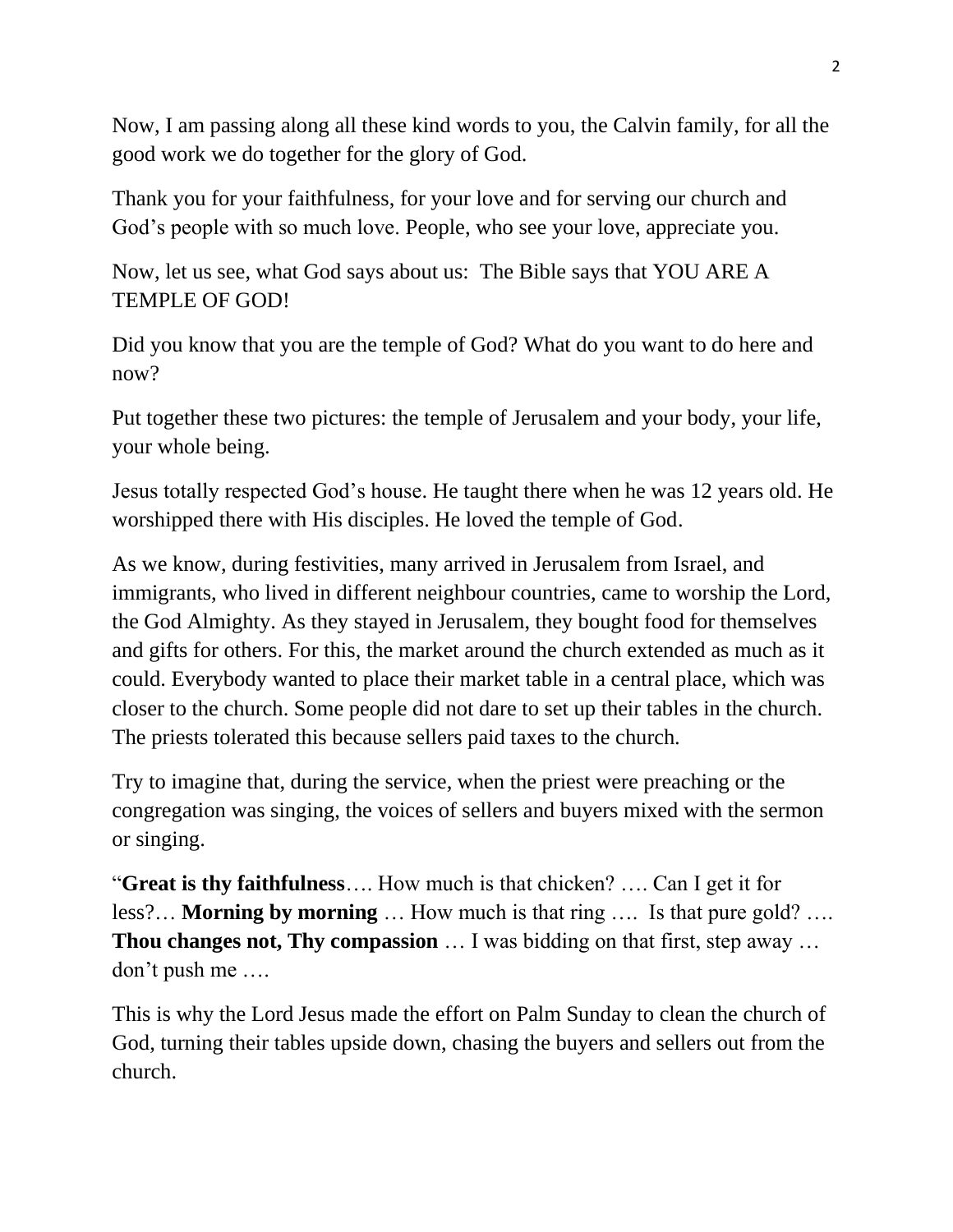Now, on Palm Sunday, please picture the peace-lover Jesus walking up and down the aisle, making a whip of cords. I assume some of his disciples asked Him:

- "Why do you do that?"
- "For what do you need that, Jesus?"

I assume, at the beginning, He did tell them the truth and He did not say, well, just wait and see. He told them that these people all know consciously the purpose of the temple but they do not respect God's house as they should. He told them that this temple had to be cleansed.

I assume, also, that some disciples would say:

- "You are kidding Jesus, right? That's not you."
- "You would never hurt anybody."
- "You tolerate people. You love us as we are, and I am sure you don't want to harm anybody."

Others would say:

- "Jesus, you are humble and gentle."
- "You were healing people with your touch and now I cannot picture you with a whip in your hand."
- "We cannot identify you with a whip."
- "Come on Jesus, let's rejoice, let's have fun."

What was Jesus' answer? "I want to clean God's house **and your life**. I want my Father's house to be clean again. I want this temple to be a temple. I want your body to be the temple of God."

## **Jesus Christ using a whip gives us a very serious message today.**

1. As He respected God's laws and God's house, this is how we have to obey God, God's house, and our being as God's temple.

2. As he cleansed the Church 2,000 years ago, He wants to clean our body today, so we might be sanctified for God's glory. He says: "If you want to be my disciple, if you want to be in heaven with me, you have to cleanse your body and your spirit from everything which is against God's will."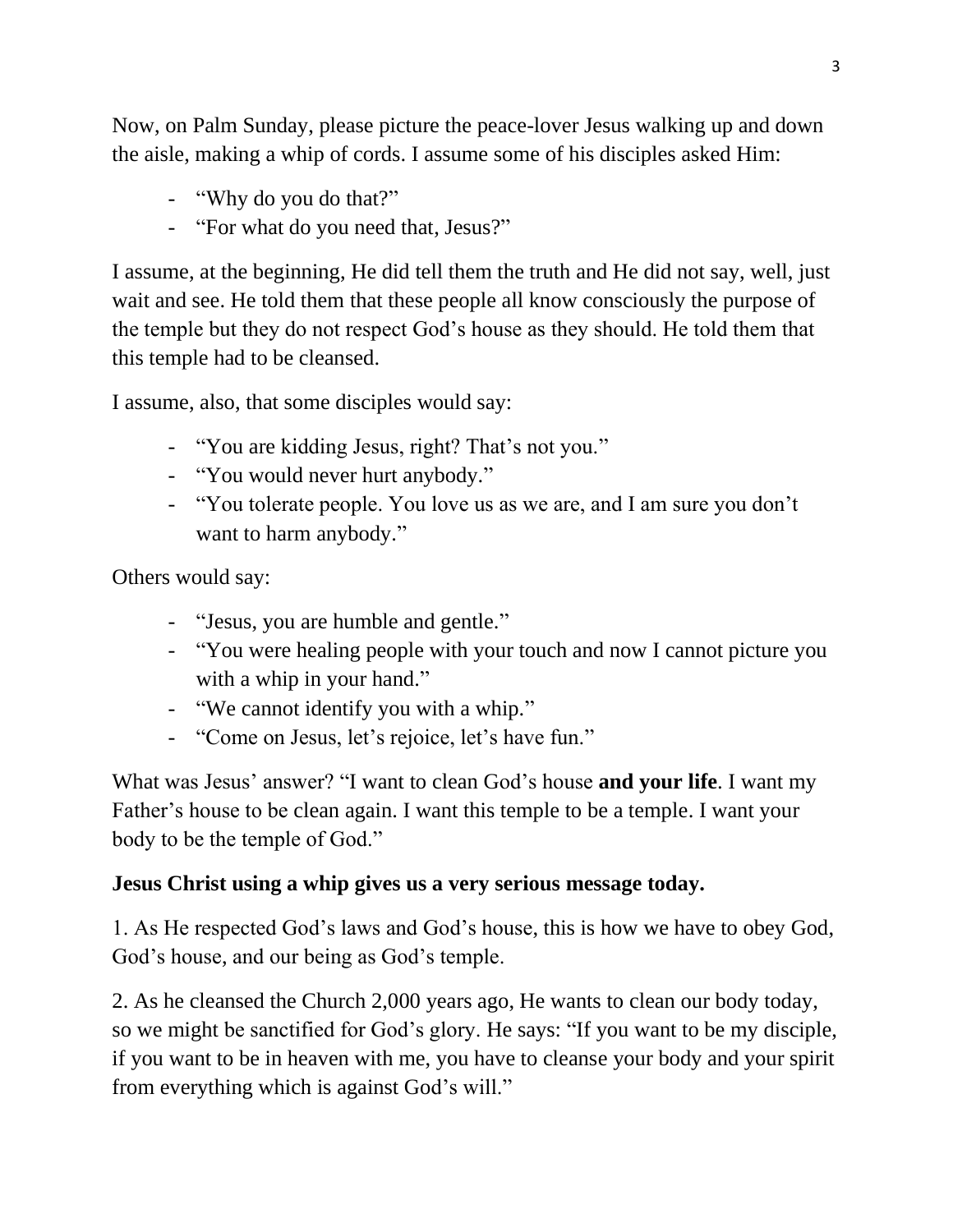Years ago, I was asked to visit a person. Searching for the address, I arrived to a nice, luxurious house. When I entered, I was totally shocked. The whole house was full of shopping bags filled with all kind of shopping items. There were small aisles in the house but everything was covered with 1 metre high stuff in bags. I don't want to describe to you what kind of rodents I saw in the house running between stuff. After a few seconds, I excused myself and I left the house because I was not able to stay in it. I was wondering, "How can people live like that?"

Would you be able to live in a house like that? On TV shows, we saw some hoarders' homes. Often, those houses are so damaged that they have to be demolished to the ground.

Would you live in a house like that? NO?

However, we do.

In our bags are not stuff we purchased in the stores but different things like: hate; selfishness; arrogance; pride; idolatry; greed; love of money; complaining; not loving God with all your heart, mind, soul, and strength; tempting God; highmindedness; disobedience; witchcraft; lover of self; putting anything else above God; attachment to riches or material goods; and dozens of other things.

Jesus did not start to compromise with people. He wanted the whole church to be cleaned. He did not want to get into another argument about the importance of Church. He said: About this topic there is NO ARGUMENT, no flexibility, no negotiation.

Jesus does not compromise with us either. He wants our whole being.

In Acts 27, there is a story when Paul was on a ship sailing to Rome. The ship and the travelers were in a critical condition due to the weather. They were being pounded by the storm for days so violently that they began to throw the cargo overboard, and, on the third day, with their own hands, they threw the ship's tackle overboard.

Jesus Christ will not show up today here with a whip in His hands, but He is asking you now to clean your life, your mind and your spirit. Let's start to throw overboard all those things which are between us and God, everything that is